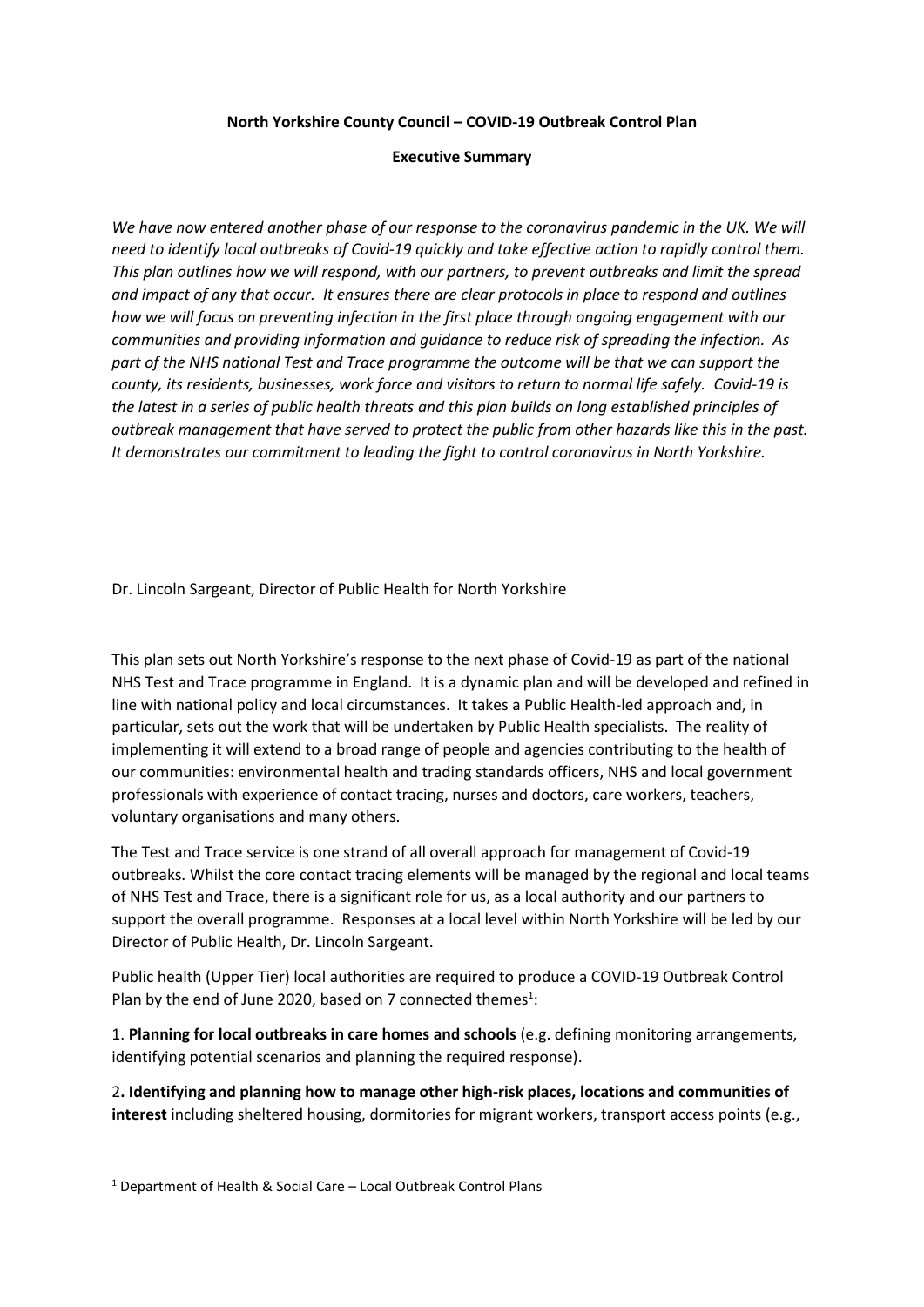ports, airports), detained settings, rough sleepers etc. (e.g. defining preventative measures and outbreak management strategies).

3. **Identifying methods for local testing** to ensure a swift response that is accessible to the entire population. This could include delivering tests to isolated individuals, establishing local pop-up sites or hosting mobile testing units at high-risk locations (e.g. defining how to prioritise and manage deployment).

4. **Assessing local and regional contact tracing** and infection control capability in complex settings (e.g., Tier 1b) and the need for mutual aid (e.g. identifying specific local complex communities of interest and settings, developing assumptions to estimate demand, developing options to scale capacity if needed).

5. **Integrating national and local data** and scenario planning through the Joint Biosecurity Centre Playbook (e.g., data management planning including data security, data requirements including NHS linkages).

6. **Supporting vulnerable local people** to get help to self-isolate (e.g. encouraging neighbours to offer support, identifying relevant community groups, planning how to co-ordinate and deploy) and ensuring services meet the needs of diverse communities.

7. **Establishing governance structures** led by existing Covid-19 Health Protection Boards and supported by existing Gold command forums and a new member-led Board to communicate with the general public.

We have established an Outbreak Management Advisory Board, which is a member led group and includes representatives from partner agencies; the business sector; education, care sector and voluntary and community sector, and has political ownership for public facing engagement and communication for the outbreak response.

Health protection is a key aspect of public health's role and outbreak management has always formed a significant part of this. As a local authority we have worked with partners for many years to prevent, detect and manage outbreaks of disease. As such, there are already a number of plans in place which set out how the system responds to outbreaks, and this Outbreak Control Plan draws and builds upon these existing arrangements and experience.

We now know there are stark inequalities in the risks and outcomes of COVID-19 and our outbreak management plan will reflect and seek to address this in order to be effective in preventing and managing outbreaks of COVID-19. We have identified and wherever possible are working to mitigate or reduce the impact of COVID-19 on these population groups within our communities.

In partnership with business, borough and district councils, the NHS, Police and Fire services, the care sector, voluntary and community organisations and many more, we will mobilise the plan to managing outbreaks effectively and ensure;

- A proactive approach to preventing outbreaks by identifying and supporting high risk settings and groups;
- Early identification of outbreaks by responding to alerts to suspected cases based on symptoms and case finding through whole setting testing where feasible;
- Comprehensive outbreak management including instituting quarantine of setting based on suspicion and reviewing with test results;
- Supporting people and settings to remain isolated by providing practical support and guidance on infection control;